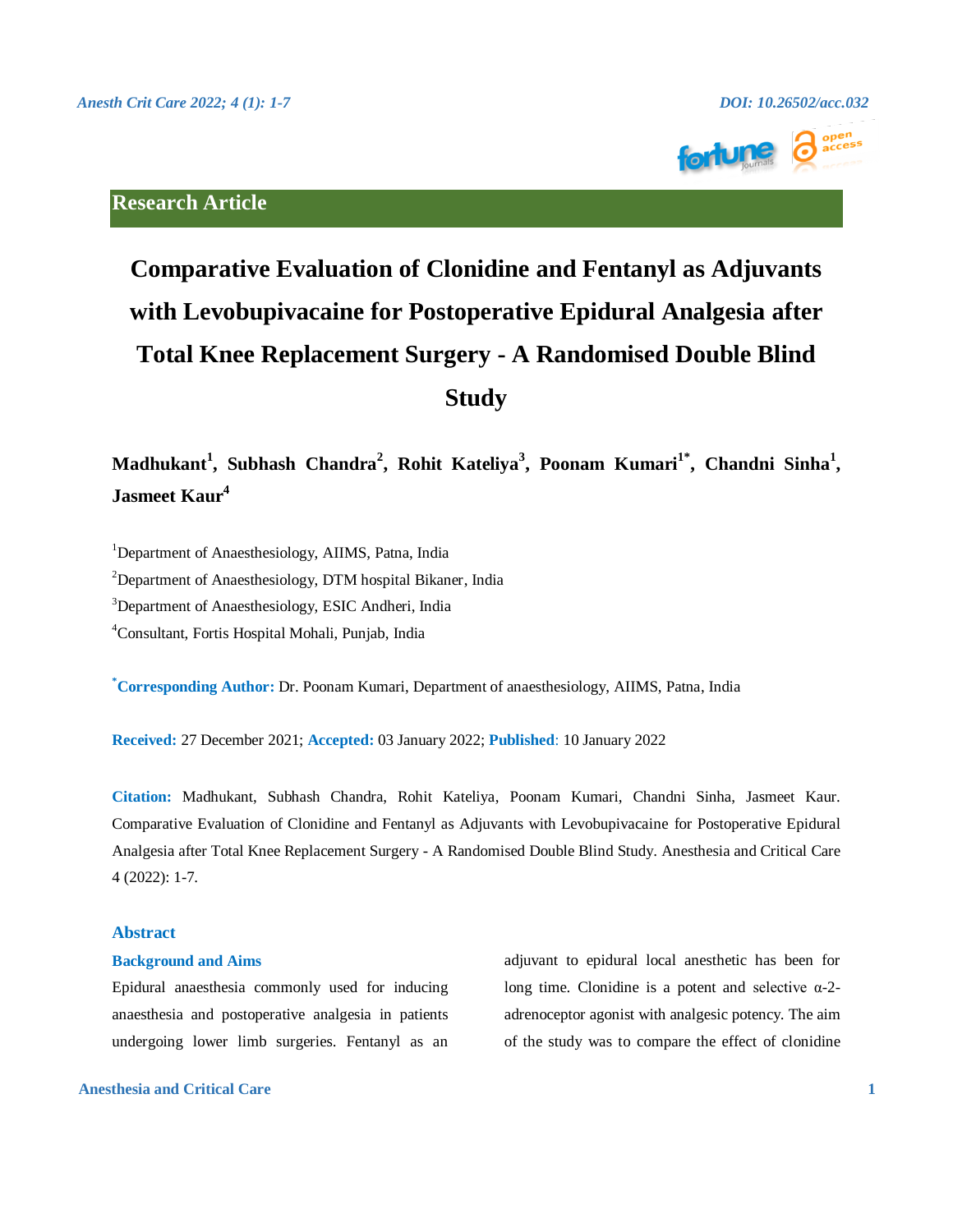and fentanyl as an adjuvant to epidural levobupivacaine in total knee replacement surgery.

### **Methods**

Seventy patients American Society of Anaesthesiologists Grade I or II who were undergoing total knee replacement surgery were randomly divided into two groups. Patients were allocated to one of the two groups by computer generated random selection. Group I (n=35) patients received postoperative continuous epidural infusion of levobupivacaine (1.25mg/ml) with fentanyl (2 μg/ml) whereas Group II (n=35) patients received epidural infusion of Levobupivacaine (1.25mg/ml) with Clonidine (1μg/ml) in the range of 3-7 ml/hr. Pain intensity at rest and during motion (flexion of the knee, about 30 degree) was assessed using the VAS score.

### **Results**

The total number of bolus doses required in the 24 hours period was 17 doses in group I and 19 doses in group II. The difference in bolus requirement and the mean VAS score at various time intervals (0, 0.5, 1,2, 4, 8, 16, and 24 hours) in two groups was statistically insignificant.

# **Conclusion**

Clonidine even in lower concentration (1mcg/ml) added as adjuvant to levobupivacaine is as effective as fentanyl (2mcg/ml), without any significant alteration in hemodynamic and side effects.

**Keywords:** Clonidine; Fentanyl; Epidural anesthesia

# **1. Introduction**

Total Knee Replacement surgery is associated with moderate to severe pain post operatively. Most of these patients are elderly with significant comorbidities, and inadequate pain relief can cause significant morbidity [1]. Epidural anaesthesia remains the standard of care in many of the centres in our country. The advantages include early mobilisation and a reduced risk of deep vein thrombosis and decreased postoperative pulmonary complication [2]. Various adjuvants like epinephrine, fentanyl, morphine, neostigmine, midazolam, clonidine etc have been used to reduce the dose of local anesthetic agents. However, the use of adjuvants brings their own side effects, hence search for an adjuvant continues which would have best potentiating power; while having reasonable side effect profile. In our prospective, randomised, double blind trial, we aimed to find clonidine, used as an adjuvant with levo- bupivacaine 0.125% has better analgesic efficacy and side effect profile when compared to fentanyl, in total knee replacement surgeries for post-operative analgesia.

# **2. Materials and Methods**

After Institutional Ethics Committee approval and written informed consent, 70 American Society of Anaesthesiology physical status I-II patients between the age group 20 to 65, undergoing total knee replacement surgery were enrolled in this prospective randomised double blinded study. Patients with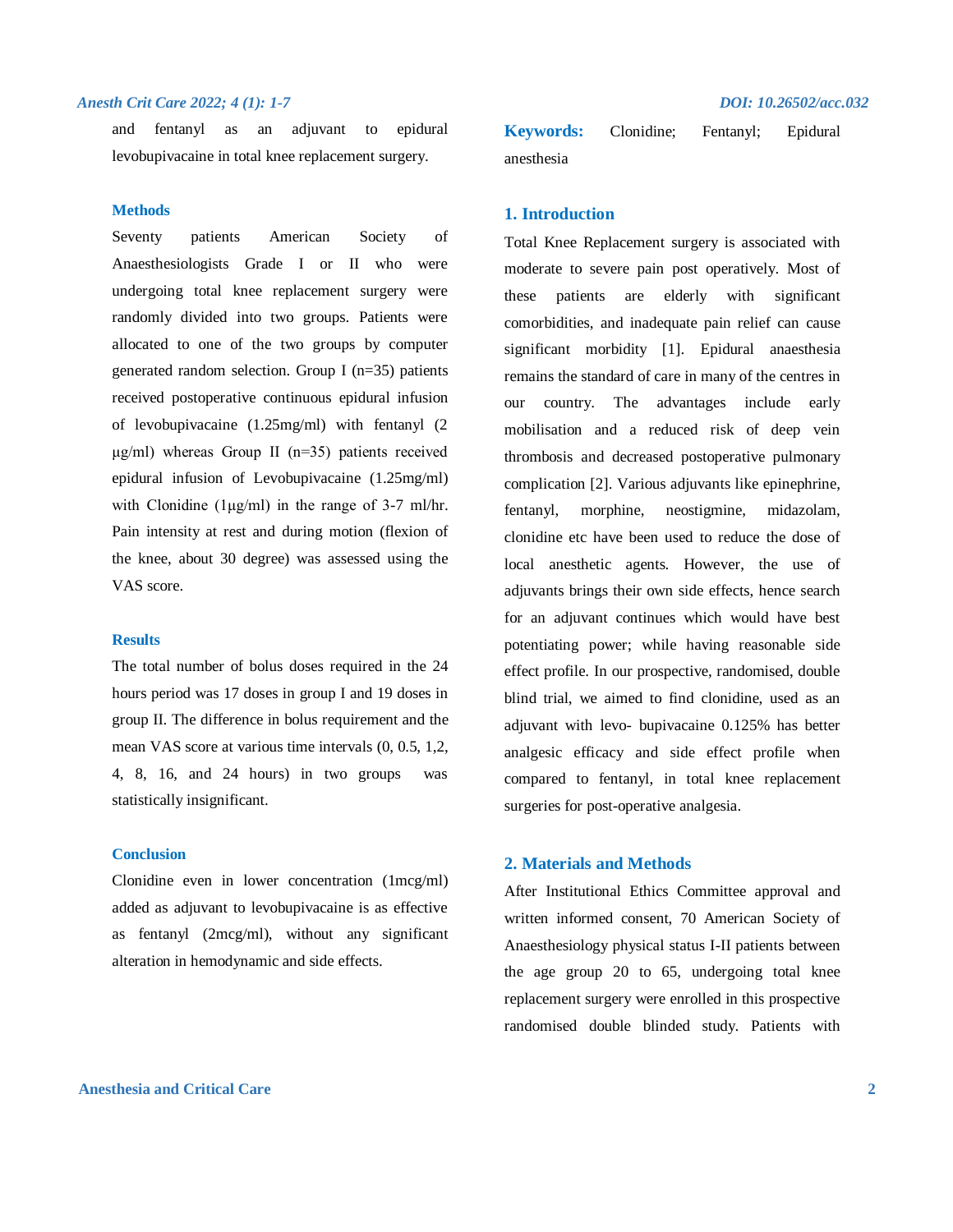history of allergy to any of the study drugs, contraindications to neuraxial anaesthesia, cardiovascular disease (NYHA Grade III and IV), psychiatric illness or mental retardation, renal or hepatic impairment were excluded. Patients were randomly allocated to one of the two groups by computer generated random selection. Group I(n=35) patients received postoperative continuous epidural infusion of levobupivacaine (1.25mg/ml) plus fentanyl (2  $\mu$ g/ml) whereas Group II (n=35) patients received epidural infusion of Levobupivacaine  $(1.25mg/ml)$  plus Clonidine  $(1\mu g/ml)$  in the range of 3-7 ml/hr. The patients along with the primary investigator and pain clinic nurse involved in the treatment of the patients were blinded regarding the study group allocation throughout the study period. Preanesthetic evaluation was done and the entire procedure along with Visual Analog Scale (VAS) was explained to the patient one day prior to the surgery [3]. Premedication consisted of oral alprazolam 0.25-0.5 mg night before and on the morning of surgery. Patient was shifted to the operation theatre and routine monitors like noninvasive blood pressure, electrocardiography and pulse oximetry were attached. Baseline noninvasive blood pressure, heart rate, respiratory rate and oxygen saturation on room air were recorded. An 18 Gauge intravenous line was secured and ringer lactate infusion was started. Epidural catheter was threaded after Loss of resistance (LOR) confirmation in sitting position. After confirming the position of the catheter by a negative test dose, the subarachnoid block was given with 25 Gauge Quincke Babcock needle using 2.75 to 3 ml of 0.5% hyperbaric bupivacaine. Urinary catheter was inserted and surgery was allowed to

## **Anesthesia and Critical Care 3**

proceed when adequate anaesthesia had been achieved. A thigh tourniquet was used during the surgery and tranexamic acid 0.75 grams infusion was started before the surgical incision. Postoperatively patients were transferred to the post anaesthesia care unit. The epidural solution was prepared by a trained anaesthesia nurse who was not involved in treatment of the patients. The epidural infusion was started when the sensory block had descended to T10. Patients were initially administered a 5 ml epidural bolus of the solution and then epidural infusion was started at 4 ml/hr via an infusion pump. Epidural infusion rate was adjusted within the range of 3-7 ml/hr as per the requirement of the patient. Infusion rate was decreased if the patient developed systolic blood pressure less than 100 mm Hg or heart rate was less than 40 beats/min, or if motor block Grade-2, or sedation Score-2 developed. Patient was administered injection mephentermine 6 mg intravenous route (I.V.) if the systolic blood pressure was less than 90 mm Hg. Injection atropine 0.6 mg I.V. was administered if heart rate was less than 40beats/minute. The epidural infusion continued for 24 hours postoperatively. Study parameters blood pressure, heart rate, pain score, episodes of nausea and vomiting were recorded at study interval of 30 mins, 1hr, 2hr, 4hrs, 8hrs, 16hrs and 24hrs postoperatively. Pain intensity at rest and during motion (flexion of the knee, about 30 degree) was assessed using the VAS score. If VAS score was >3 at any time in the postoperative period epidural infusion was increased by 1-2 ml.hr-1. Levobupivacaine 0.125% 5 ml bolus was used as was used as the rescue analgesic. Inj. Paracetamol 1gm I.V. was given to all patients postoperatively every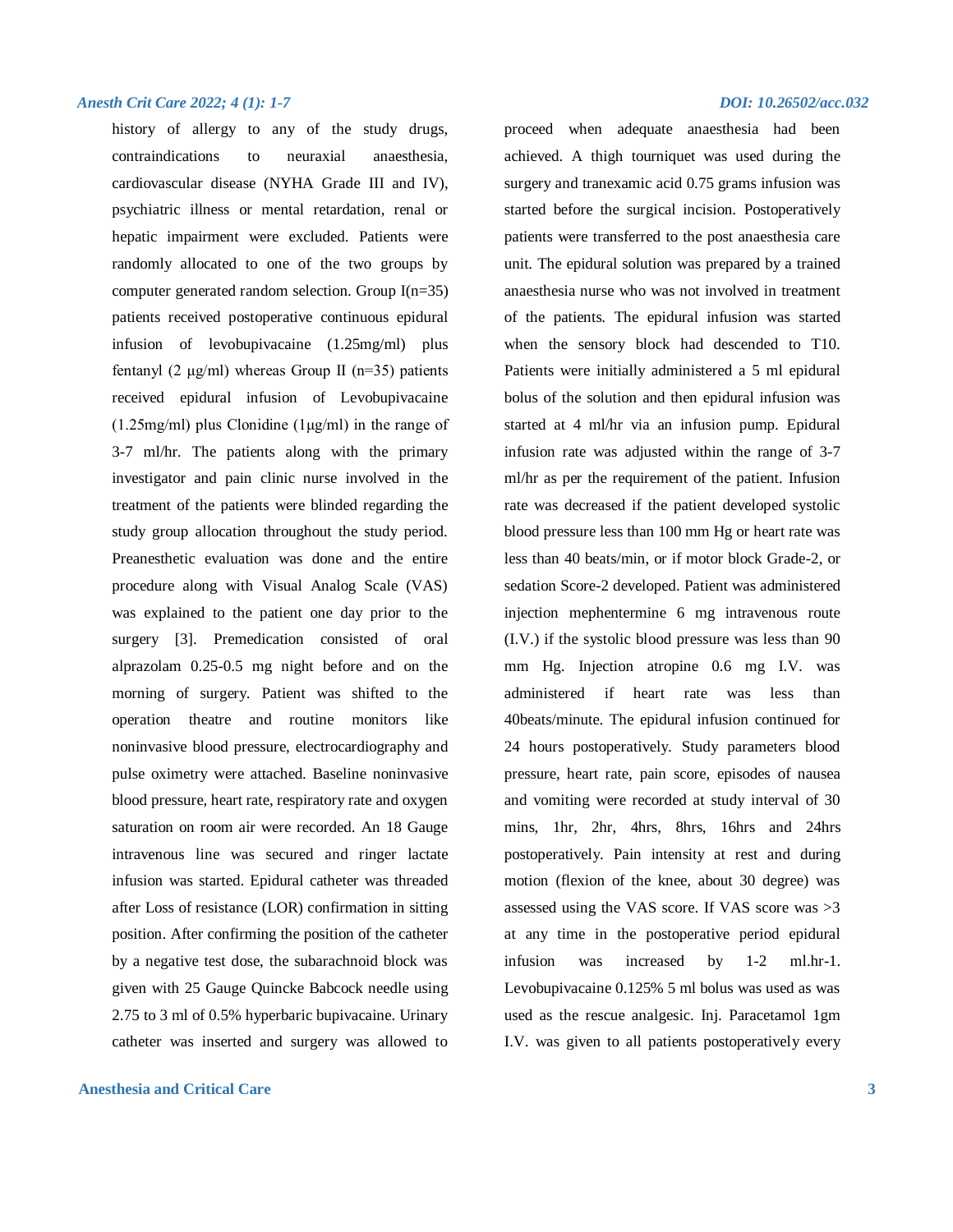6hrs. The above medications were documented by the pain clinic nurse. Pain relief was estimated from the VAS scores and total amount of epidural analgesic solution consumed postoperatively.

Motor Block was assessed at the above time intervals using the Bromage scale  $(0=$  Free flexion of knees and feet,  $1 =$  Just able to flex knees with free movement of feet, 2= Unable to move knees with some flexion of feet, 3= Unable to move legs and feet [4]. Nausea and vomiting score was used to assess the same during visits at above mentioned interval  $(0=no$  nausea/vomiting in past time interval,  $1=$ nausea in past time interval, 2= retching/vomiting in past time interval). Postoperative nausea lasting for more than 10 minutes or vomiting were treated additionally as required with injection metoclopramide 10 mg intravenous. The use of antiemetics was documented by the pain clinic nurse on duty and was noted on subsequent visits at above mentioned intervals. Pruritus was treated with injection naloxone 0.1 mg intravenous.

### **Statistical analysis**

The statistical analysis of the data was carried out using Statistical Package for Social Sciences (SPSS Inc., Chicago, IL, version 17.0 for Windows). All quantitative variables were estimated using mean, and standard deviation; Scores or skewed data were

presented as median or IQR. Normality of data was checked by measures Kolmogorov Smirnov tests of normality. For normally distributed data means of quantitative variables of two groups were compared using student t-test. For skewed data or scores Mann Whitney test was applied.

### **3. Results**

Both the groups were similar demographically. The amount of local anaesthetic consumed in group I was 122.29ml +3.29 and group II 123.14ml +3.45 and this was statistically insignificant (p value 0.291).

The total number of bolus doses required in the 24 hours period was 17 doses in group I and 19 doses in group II. The mean  $+$  number of bolus given with standard deviation for group I was  $0.49 \pm 0.66$ , and the mean bolus in group II with standard deviation is  $0.54 \pm 0.66$ . The difference in bolus requirement of the two groups was statistically insignificant (p value 0.609). The mean VAS score (mean + SD) for Group I at various time intervals (0, 0.5, 1, 2, 4, 8, 16, and 24 hours) was statistically insignificant.

Motor power in both groups was statistically similar at 0, 0.5, 1, 2, 4, 8 and 24 hours.

The difference in MAP and HR between both the groups was statistically insignificant; at these time intervals. The incidence of adverse effect to either drug was reported during the study.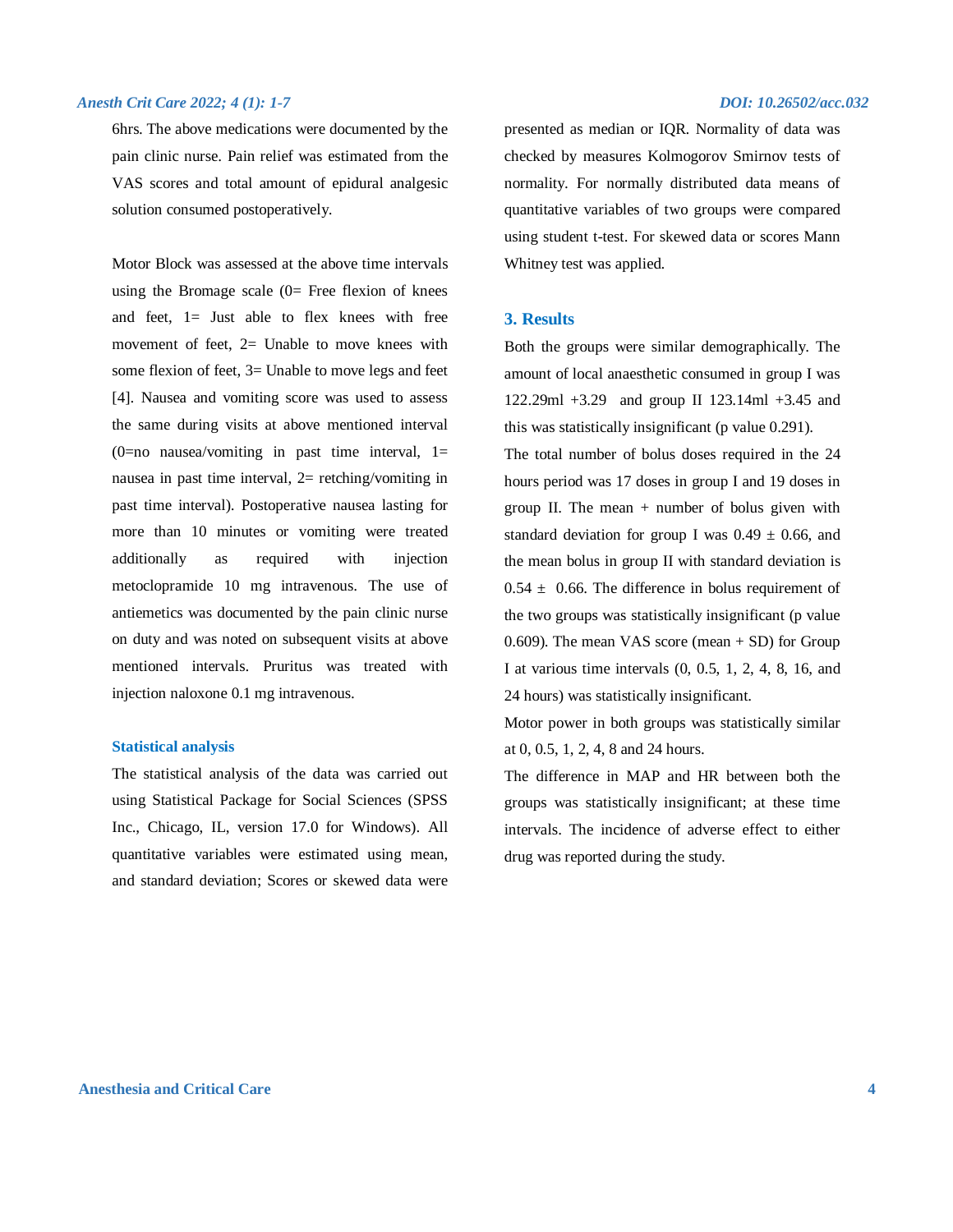

**Figure 1: Consort Flow Chart** 

# **4. Discussion**

This study shows that epidural clonidine  $(1\mu g/ml)$  or fentanyl (2 μg/ml) when added to epidural levobupivacaine after total knee replacement surgery are similar in terms of analgesia, and incidence of adverse effects. There have been various studies establishing the role of epidural fentanyl at the dose of (2 μg/ml) for various purposes: labour analgesia, radical cystectomy, hip surgery, clonidine (1μg/ml) an alpha 2 agonist has also been used as an adjuvant to local anaesthetic in epidural, spinal and peripheral

# **Anesthesia and Critical Care 5**

nerve blocks. It has been seen to prolong the duration of sensory and motor blockade without an increase in adverse effects. Similar result was found by Mahran EA et al. [5] in his study in patients undergoing radical cystectomy surgery, in terms of comparable efficacy of epidural clonidine and fentanyl. However, they have demonstrated more hypotension and bradycardia in patients receiving epidural clonidine as compared to fentanyl. In another study, A Arumugam et al. [6] also demonstrated good analgesic efficacy of epidural clonidine, but with a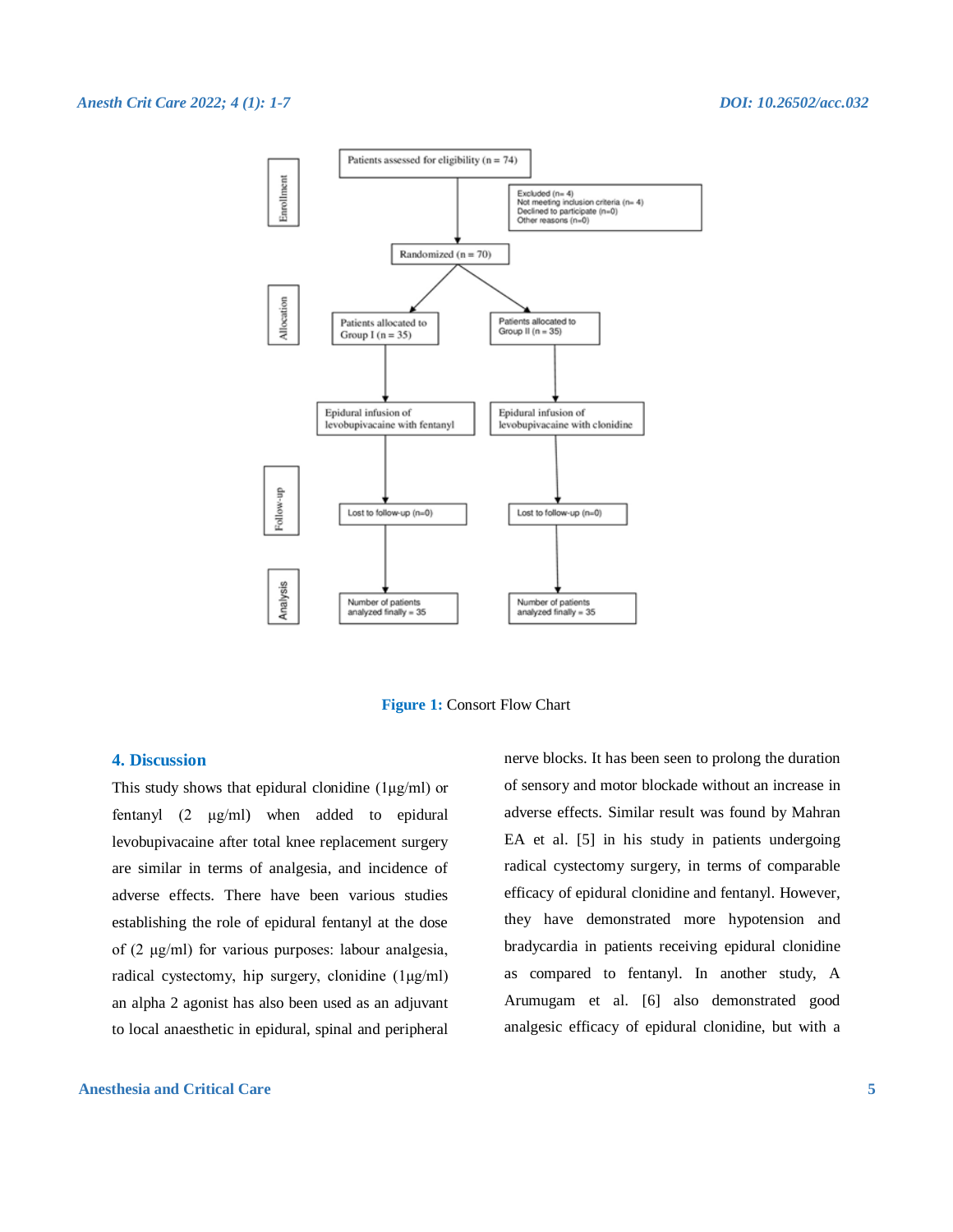slightly higher incidence of hypotension and bradycardia. In both these studies, epidural clonidine has been used in a concentration of 2 mcg/ml. In our study, we did not find any significant hemodynamic changes in both the groups. This may be because; we have used clonidine in a lower concentration of 1 mcg/ml. Despite using low dose of clonidine in epidural infusion, we were able to achieve similar analgesia and VAS score, with no significant hemodynamic changes and no incidence of postoperative nausea/ vomiting or increased sedation in both our study groups. In a prospective double blind randomized controlled study done by Chand T et al. [7] clonidine and fentanyl were compared as an adjuvant to bupivacaine for postoperative lumbar epidural analgesia who underwent vaginal hysterectomy. They concluded that Clonidine is an effective and safe alternative to epidural Fentanyl for postoperative analgesia. In a study done by Karnawat et al. [8] fentanyl and clonidine were compared as an adjuvant to bupivacaine epidurally in patients undergoing total hip replacements. Both the groups were similar in terms of analgesia but fentanyl group had more incidence of nausea, vomiting and pruritus, whereas sedation was common in clonidine group. Kejrival et al. [9] stated that Levobupivacaine with fentanyl provides better anesthesia and hemodynamic stability than levobupivacaine with clonidine in thoracic EA for Laparoscopic Cholecystectomy. In a study by Apostolos et al. [10] fentanyl 2mcg/ml and clonidine1mcg/ml was added to ropivacaine1.5 mg/ml and compared in terms of motor blockade, pain relief and side effects in arthroscopic ACL reconstruction. They concluded that Ropivacaine plus fentanyl 2 mcg/ml administered through PCEA

# **Anesthesia and Critical Care 6**

compared with ropivacaine plus clonidine 1mcg/ml guarantee higher quality analgesia. Dexmedetomidine has also been compared with fentanyl epidurally, with better analgesia and less opioid requirements, less incidence of nausea, vomiting, pruritis, urinary retention, and respiratory depression in dexmedetomidine group. In a randomized study by Mahran EA et al. [5], 50 urinary bladder cancer patients of undergoing radical cystectomy surgery, received epidural levobupivacaine with clonidine or fentanyl. No statistically significant difference was found in sedation scale and VAS scale in both groups. However heart rate and mean blood pressure values were higher in fentanyl group than clonidine group. The limitations of the study include a small sample size and a single centric study. Also, we did not compare epidural with more recent peripheral nerve blocks like adductor canal or femoral nerve block. We concluded that the randomized controlled trial establishes both clonidine and fentanyl as effective additives to epidural levobupivacaine for postoperative analgesia after total knee replacement surgery with no significant difference between them in analgesic efficacy and safety profile.

# **Conflict of interest for each author** None

### **Source of funding**

No funding was received

### **Consent**

Taken from the patient.